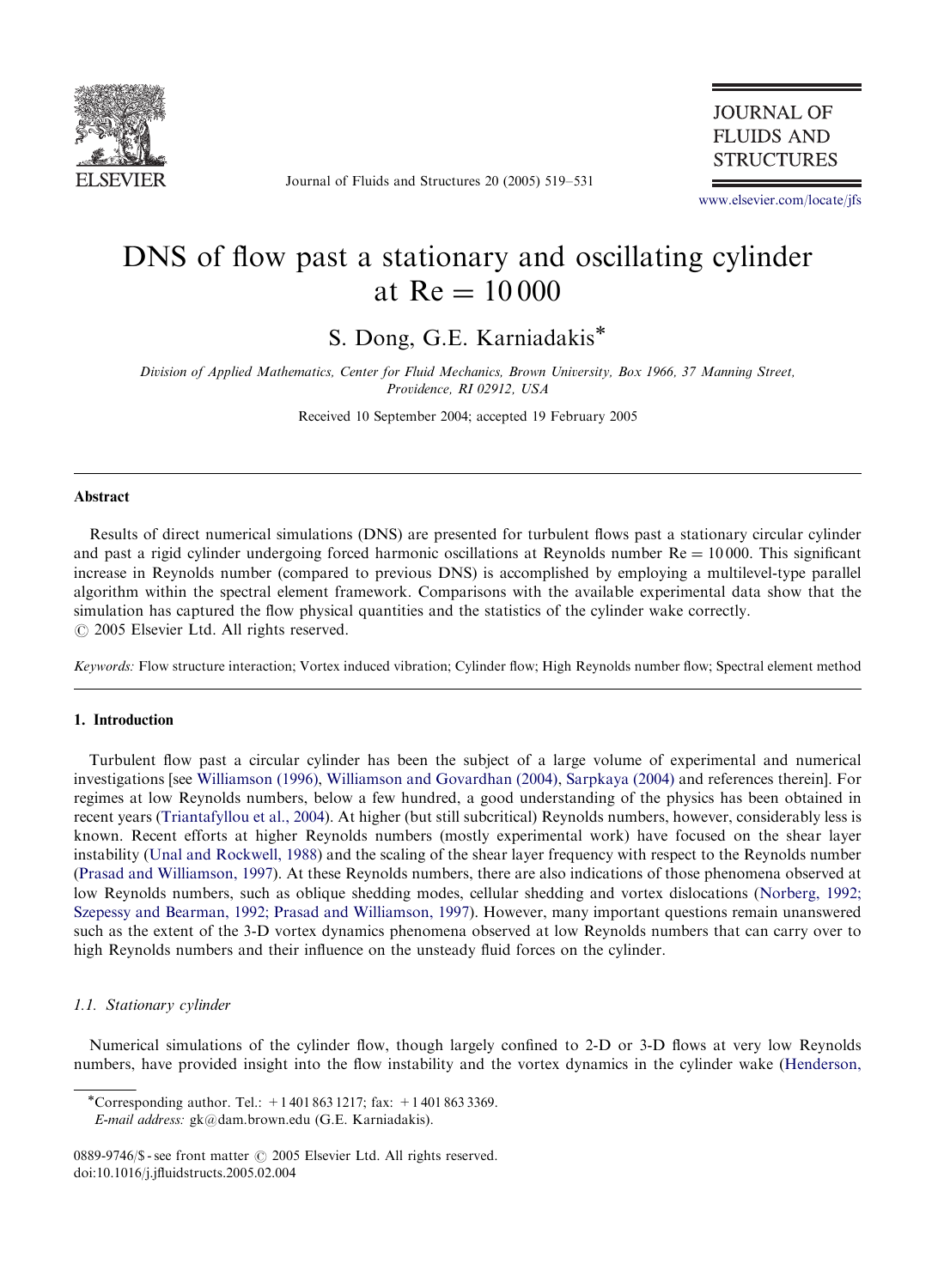1997). In recent years, a number of simulations at higher Reynolds numbers,  $Re = 10<sup>3</sup>-10<sup>6</sup>$  ([Travin](#page-10-0) [et](#page-10-0) [al.,](#page-10-0) [1999;](#page-10-0) [Catala](#page-10-0)[no](#page-11-0) [et](#page-11-0) [al.,](#page-11-0) [2003\),](#page-11-0) [mostly](#page-11-0) [large](#page-11-0) [eddy](#page-11-0) [simulations](#page-11-0) [\(LES\),](#page-11-0) [hav](#page-11-0)e been carried out thanks to the significant and steady increase in the computing power. Due to the overwhelming volume of literature on this topic, in the following review we restrict ourselves to the cylinder flow simulations at Reynolds numbers higher than about 500.

The cylinder flow at Reynolds number  $Re = 3900$  has become a canonical test case for LES. [Beaudan](#page-10-0) [and](#page-10-0) [Moin](#page-10-0) [\(1994\)](#page-10-0), Mittal and Moin (1997), Kravchenko and Moin (1998) are among the first to undertake LES stu[dies](#page-11-0) [at](#page-11-0) [this](#page-11-0) [Reynolds](#page-11-0) [nu](#page-11-0)mber. The mean velocity and Reynolds stress profiles from these three simulations are in good agreement with the experimental data far downstream. However, several issues exist regarding the power spectra and the mean velocity in the recirculation region. The significant numerical dissipation in the upwind scheme in Beaudan and Moin (1994) results in overdampingi[n](#page-11-0) [the](#page-11-0) [velocity](#page-11-0) [power](#page-11-0) [spectra](#page-11-0) [at](#page-11-0) high wavenumbers. This is better controlled in Mittal and Moin (1997) by usinga central finite-difference scheme. The power spectra show more energetic turbulence scales than those in the upwind scheme, and the simulated spectra are in agreement with the experimental data over a wider range of wavenumbers. On the other hand, no clear inertial range is obtained in either of these two simulations. The inertial range is accurat[ely](#page-10-0) [captured](#page-10-0) [in](#page-10-0) Kravchenko and Moin (2000), who employ a high-order method based on B-spline and zonal grids. Although the mean velocity profiles from all three simulations agree with one another, in the vicinity of the cylinder they all differ from the experimental velocity profile in shape. Several other researchers have examined a variety of aspects that affect the quality of LES of the cylinder flow at  $Re = 3900$ . The numerical [and](#page-11-0) modeling aspects [are](#page-11-0) investigated by Breuer (1998), who employs five different numerical schemes and two subgrid-scale models in LES. Central difference sche[mes](#page-11-0) [are](#page-11-0) [observe](#page-11-0)d to yield results in better agreement with the experimental data than dissipative methods, and low-order upwind schemes are observed to fail to predict several important physical quantities correctly. The effect of the averaging time on the accuracy of statistical quantities in LES is studied by Franke and Frank (2002), who observed a notable influence on the values of the base pressure coefficient and the recirculation bubble length by the accumulation time. Jordan (2003) has studied the effect of high-order compact a[nd](#page-11-0) [explicit](#page-11-0) [upwin](#page-11-0)d differencing schemes together with four different forms of convective derivatives for the cylinder flow at  $Re = 3900$ . He concludes that it is important to resolve the inertial range in LES as the upwind scheme coupled with dynamic subgrid-scale model lacks full control over the aliasing when the wavenumber cutoff falls within the lower limit of the inertial range.

A direct numerical simulation (DNS) of the cylinder flow at  $Re = 3900$  $Re = 3900$  [is](#page-11-0) [performed](#page-11-0) [by](#page-11-0) Ma et al. (2000), who employ a Fourier expansion and a spectral element discretization on unstr[uctured](#page-11-0) [mesh](#page-11-0) [in](#page-11-0) [the](#page-11-0) [spanw](#page-11-0)ise direction and streamwisecrossflow planes, respectively. The mean velocity [profiles](#page-11-0) [and](#page-11-0) [the](#page-11-0) power spectra are in good agreement with the experimental data in the near wak[e](#page-11-0) [as](#page-11-0) [well](#page-11-0) [as](#page-11-0) [far](#page-11-0) [downstream](#page-11-0). In particular, the mean velocity profiles agree well with tho[se](#page-11-0) [from](#page-11-0) [experiments](#page-11-0) [in](#page-11-0) [the](#page-11-0) vicinity of the cylinder. Compared with LES (Kravchenko and Moin, 2000), the base pressure coefficient in DNS is a little lower, while the rec[irculation](#page-11-0) [bubble](#page-11-0) [length](#page-11-0) [is](#page-11-0) [large](#page-11-0)r. Franke and Frank (2002) find t[hat](#page-11-0) [this](#page-11-0) [is](#page-11-0) [an](#page-11-0) [effec](#page-11-0)t of the averaging time in computing statistics. In DNS (Ma et al., 2000) the statistics is accumulated over 600 convective time units  $(D/U_0)$ , [while](#page-11-0) in LES (Kravchenko and Moin, 2000) the statistics is accumulated over about 35 convective time units. Franke and Frank (2002) observe that as the averaging time increases, the values of the base pressure coefficients and recirculation bubble length start from those in Kravchen[ko](#page-11-0) [and](#page-11-0) [Moin](#page-11-0) [\(20](#page-11-0)00) and gradually change to those in Ma et al. (2000).

The cylinder flow at higher [Reynolds numbers has been](#page-11-0) considered in several LES studies in the past few years. Jordan (2002) studied the shear layer instability at  $Re = 8000$  using an upwind finite difference scheme and dynamic subgrid-scale model. The simulation has captured several parameters correctly. However, the lift coefficient is much lower than the experimental consensus (Norberg, 2003). In addition, the short time history collected (about 25 convectiv[e](#page-11-0) [units\)](#page-11-0) [compro](#page-11-0)mises the reliability of the power spectra and the accuracy of the Strouhal frequency. Another LES study was conducted by Kalro and Tezduyar (1997) for cylinder flow at  $Re = 10000$  using a stabilized finite element formulation and a Smagorinsky subgrid-scale model. The predicted drag coefficient and Strouhal number are in fair agreement with the experimental data. However, no grid refinement was conducted and no statistics was reported. Breuer (2[000](#page-11-0)) [in](#page-11-0)vestigated the cylinder flow at Reynolds number  $Re = 140000$  $Re = 140000$  $Re = 140000$  in [order](#page-11-0) [to](#page-11-0) [ev](#page-11-0)aluate the applicability of LES to practical high Reynolds number flows. The predicted integral parameters and the mean velocity profiles are in reasonable agreement with the experimental data. A questionable result in this study is that the grid refinement does not lead to improved results in terms of the agreement with the experimental data. [Still](#page-11-0) [higher](#page-11-0) [Reynol](#page-11-0)ds numbers (supercritical) from  $Re = 5 \times 10^5$  to  $2 \times 10^6$  have been attempted recently by Catalano et al. (2003) using LES and a wall model. The mean pressure distribution is predicted reasonably well at lower Reynolds number[s,](#page-11-0) [while](#page-11-0) [the](#page-11-0) [results](#page-11-0) are inaccurate at the higher end of Reynolds number.

Several DNS of the cylinder flow have been reported in literature with  $Re > 500$ . Except for Ma et al. (2000) at Re = 3900, which is the highest Reynolds number DNS has achieved, other DNS studies are performed at much lower Reynolds numbers. With a series of careful DNS studies for Reynolds numbers ranging from 10 to 1000, Henderson (1997) has significantly improved our understanding of the flow transition from 2-D to 3-D states. It is demonstrated that three-dimensionality in the wake leads to irregular states and fast transitions to turbulence at Reynolds numbers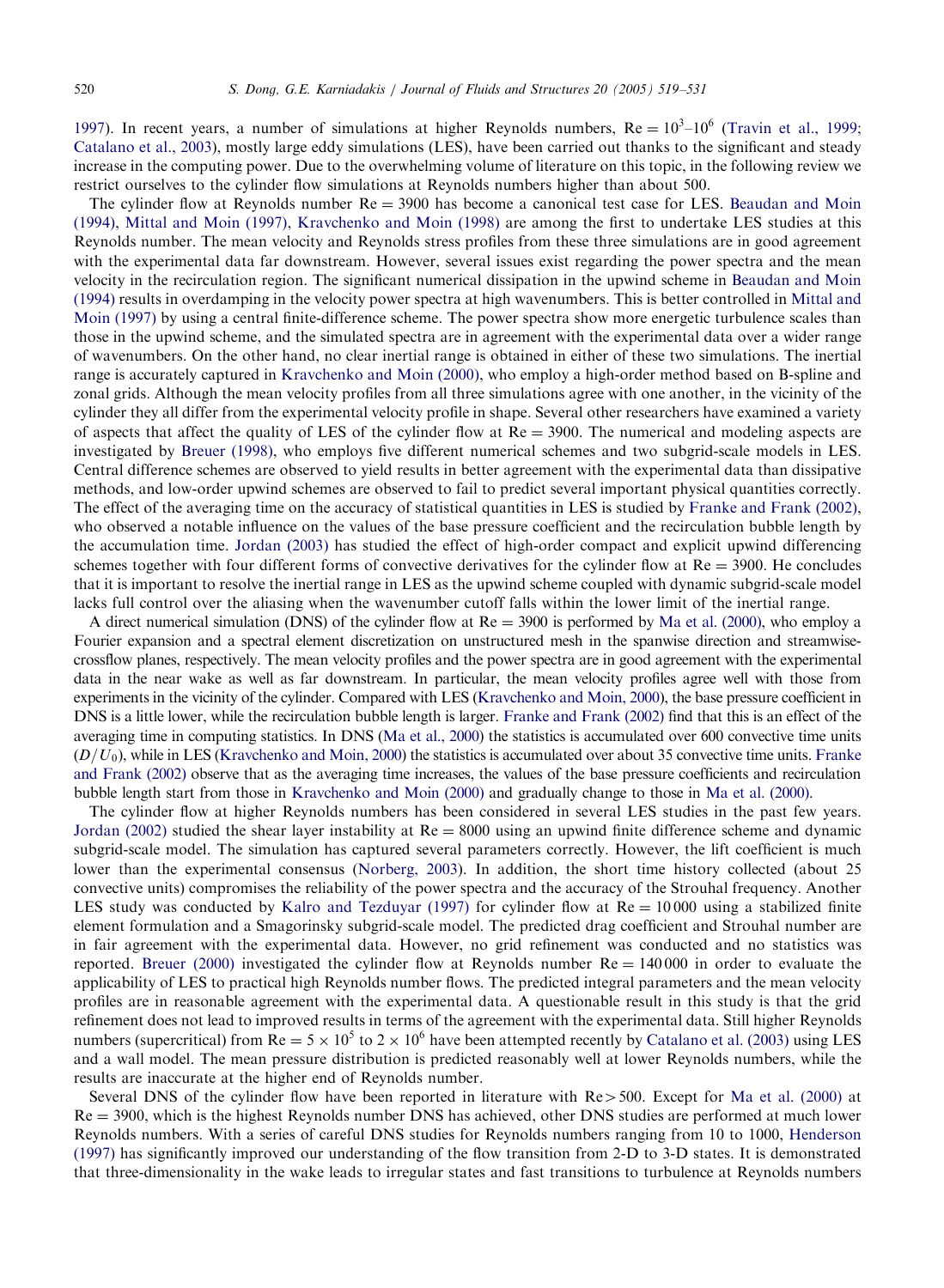just beyond the onset of t[he](#page-10-0) [secondary](#page-10-0) [instability.](#page-10-0) [The](#page-10-0) [three-dimensionality](#page-10-0) effect on the accuracy of simulations has been investigated by Batcho and Karniadakis (1991) at  $Re = 500$  and Mittal and Balachandar (1995) at  $Re = 525$ through a number of 2-D and 3-D DNS. It is found that the overprediction of fluid forces in 2-D simulations is primarily an intrinsic 3-D effect. This point is exemplified in the 2-D direct simulations at Reynolds numbers ranging from  $Re = 100$  to 1000[0 \(Braza et al., 1986, 1990; Mittal a](#page-12-0)nd Kumar, 2001).

## 1.2. Cylinder subject to vortex induced vibrations (VIV)

Sarpkaya (2004) and Williamson and Govardhan (2004) provide a comprehensive overview of the field of vortexinduced [vibrations](#page-10-0) [\(VIV\)](#page-10-0) [regar](#page-10-0)ding the progress, current state and debate, and the numerous unresolved problems. Here we concentrate on the review of numerical simulations of VIV of a circular cylinder with Reynolds numbers higher than about 500.

While a number of 2-D VIV simulations are reported in the literature, the number of 3-D numerical studies is quite limited. Blackburn et al. (2000) combine DNS and a PIV experiment to study the flow past a freely vibr[at](#page-10-0)ing cylinder at  $Re = 556$ , [and](#page-10-0) [demonstrate](#page-10-0) [the](#page-10-0) [significance](#page-10-0) [of](#page-10-0) [th](#page-10-0)ree-dimensionality in numerical simulations in order to capture the structural [re](#page-11-0)sponse correctly. They show that 2-D simulations are [inadequate](#page-11-0) [in](#page-11-0) predicting the [respon](#page-11-0)se e[nvelope](#page-11-0) [and](#page-11-0) [the](#page-11-0) [vortex](#page-11-0) [s](#page-11-0)hedding mechanics, and that 3-D simulations are required to reproduce the experimental observations. These findings on the 3-D effect are in accordance with those for the stationary cylinder situations (Batcho and Karniadakis, 1991; Mittal and Balachandar, 1995). The vortex dynamics and flow structures in the turbulent w[ake](#page-11-0) [of](#page-11-0) [rigid](#page-11-0) [and](#page-11-0) [fle](#page-11-0)xible cylinders subject to VIV are studied in detail by Evangelinos and Karniadakis (1999) and Evangelinos et al. (2000) using spectral DNS at  $Re = 1000$ . The structural response amplitude is observed to be on the order of one cylinder diameter, significantly higher than that in laminar wakes. They observe two types of oscillations, corresponding [to](#page-12-0) [traveling](#page-12-0) [and](#page-12-0) [standing](#page-12-0) wave responses, respectively. The latter produces a slightly larger oscillation amplitude. Lucor et al. (2001) considered VIV of very long flexible cylinders (with aspect ratio  $> 500$ ) under sheared approach flow for  $Re = 1000$ . It is observed that, with a linear shear approach flow profile, the structural response resembles a standingwave pattern, while with an exponential shear in-flow profile it resembles a mixed standing-traveling wave pattern. Tutar [and](#page-12-0) Holdo (2000) conducted an LES (2-D and [3-D\)](#page-12-0) [of](#page-12-0) [the](#page-12-0) [flow](#page-12-0) [past](#page-12-0) [a](#page-12-0) forced oscillating cylinder at  $Re = 24000$ using the Smagorinsky model and a damping term in the cylinder boundary layer. While the Strouhal number is in fair agreement with experimental data, large discrepancy in the pressure coefficient is observed. The 3-D simulation result is observed to agree better with experime[ntal](#page-11-0) [result.](#page-11-0) [More](#page-11-0) [rec](#page-11-0)ently, a quasi 3-D LES using strip theory is conducted for VIV of a l[on](#page-10-0)g flexible pipe [a](#page-10-0)t  $Re = 2.84 \times 10^5$  (Willden and Graham, 2004). The flow is co[mputed](#page-10-0) on a [number](#page-10-0) [of](#page-10-0) [locations](#page-10-0) along the [sp](#page-10-0)anwise direction. At each spanwise location, the flow is assumed to be 2-[D](#page-10-0) [and](#page-10-0) [the](#page-10-0) [2-D](#page-10-0) [Navier–Stokes](#page-10-0) [eq](#page-10-0)uations are solved. A multimodal response of the structure is observed from the simulation, qualitatively similar to the full DNS of Lucor et al. (2001).

Despite their inherent limitations at high Reynolds numbers (Mittal and Balachander, 1995; Blackburn et al., 2000; [Tutar](#page-11-0) [and](#page-11-0) [Holdo,](#page-11-0) [2000\),](#page-11-0) [2-D](#page-11-0) simulations have been widely applied to high Reynolds number VIV studies. Blackburn and Henderson (1999) report 2-D DNS results of the flow past a forced oscillating cylinder at  $Re = 500$ . It is demonstrated that the phase [switch](#page-11-0) [in](#page-11-0) [vortex](#page-11-0) shedding results [from](#page-11-0) [the](#page-11-0) [competition](#page-11-0) [of](#page-11-0) [two](#page-11-0) [vorticity](#page-11-0) [prod](#page-11-0)uction mechanisms, namely by the tangential pressure gradient on the cylinder surface and by the surface-tangential component of cylinder acceleration. [Skaugset](#page-11-0) [and](#page-11-0) [Larson](#page-11-0) [\(20](#page-11-0)03) combine 2-D DNS at  $Re = 800$  and experiment to examine the suppression of VIV, and demonstrate that steady blowing of radial water jets along the cylinder effectively reduces VIV amplitudes. Dalton and collaborators (Lu and Dalton, 1996; Zhangand Dalton, 1996; [Al-Jamal](#page-11-0) [and](#page-11-0) [Dalton,](#page-11-0) [2004\)](#page-11-0) [ha](#page-11-0)ve conducted extensive 2-D LES of VIV at Reynolds numbers from  $Re = 185$  to 13000, and found qualitative agreement with experimental results. Mittal and Kumar (2001) conducted a 2-D VIV simulation of a circular cylinder at Reynolds numbers from  $Re = 1000$  to 10 000 usinga stabilized space-time finite element approach. The dragand lift coefficients are observed to be significantly overpredicted, similar to the findings by previous researchers (Mittal and Balachandar, 1995).

## 1.3. Objective

The present study focuses on [the](#page-11-0) cylinder flow at  $Re = 10000$ . We [have](#page-11-0) [pursued](#page-11-0) [3-D](#page-11-0) [DNS](#page-11-0) [of](#page-11-0) the [turbu](#page-11-0)lent flow past a stationary cylinder as well as past a rigid cylinder undergoing f[orced](#page-11-0) [harmonic](#page-11-0) [o](#page-11-0)scillations in the cross-flow direction. The reason for choosing this Reynolds number is manifold. An important consideration is the availability of the experimental data (Gopalkrishnan, 1993; Saelim and Rockwell, 2003). This Reynolds number is about one order of magnitude higher than the one considered in previous DNS of VIV (Evangelinos and Karniadakis, 1999) and is about 2:5 times the one in previous DNS of stationary cylinder flow (Ma et al., 2000), thus allowingfor a more ''mature''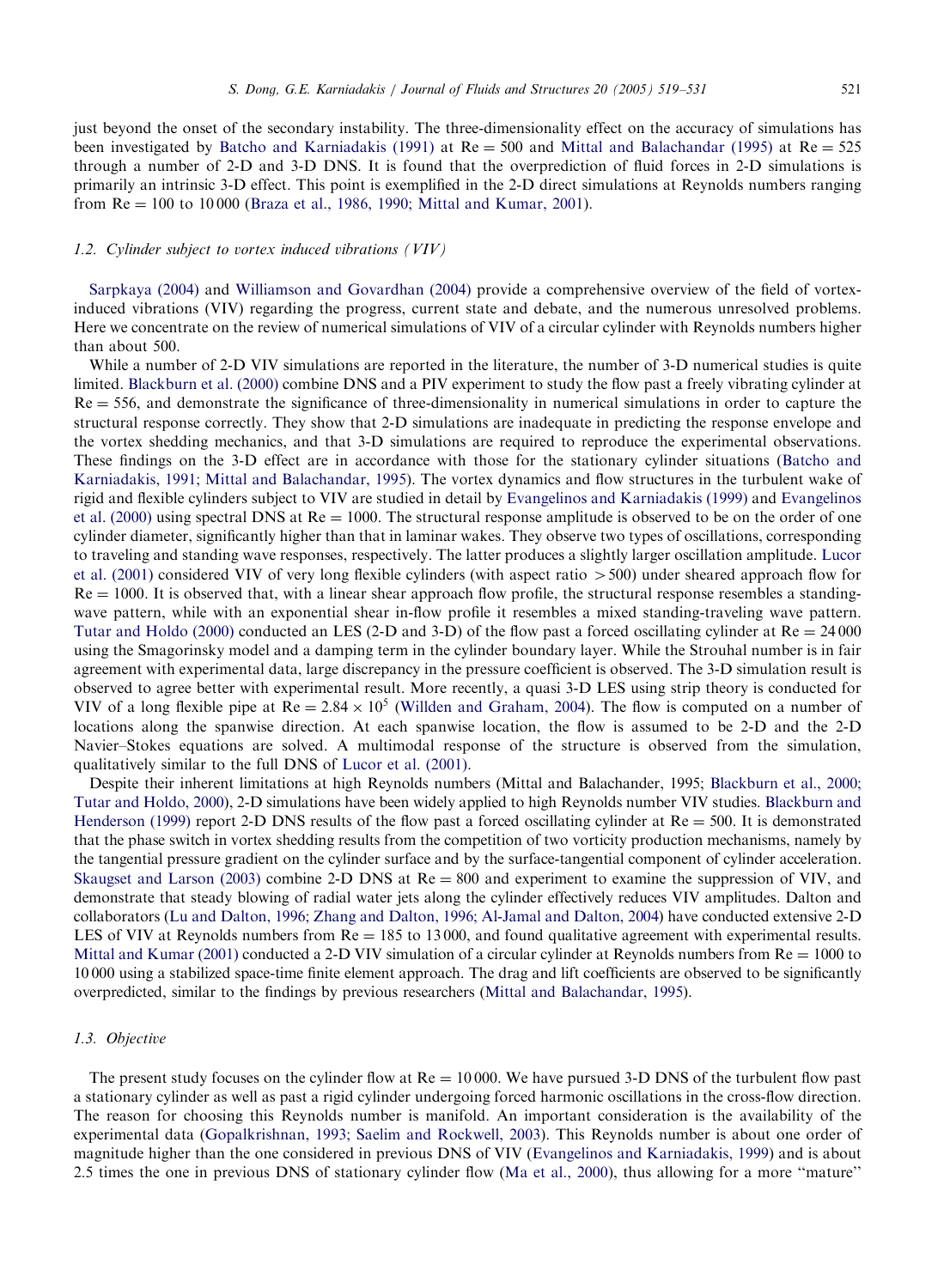turbulent wake (i.e., exhibiting a larger inertial subrange) than in previous simulations. The computational cost associated with this significant in[crease](#page-11-0) [in](#page-11-0) [Reynolds](#page-11-0) [numbe](#page-11-0)r is tackled by employing an efficient multilevel-type parallel algorithm in the computations.

We employ a spectral/hp element discretization on unstructured grids in streamwise-crossflow planes and a Fourier spectral expansion in the spanwise direction. A third-order accurate stiffly stable pressure correction-type scheme is employed for time integration (Karniadakis et al., 1991). We have conducted extensive grid refinement tests, and compared the flow integral parameters and statistical quantities with the available experimental data. The focus of this paper is on the comparison with experiments to evaluate these first simulation results.

## 2. Parallel computa[tion issues](#page-11-0)

Realistic simulations of flow past a cylinder subject to VIV at high Reynolds numbers require high resolution in the streamwise and cross-flow directions and a large number of Fourier modes along the cylinder span. Careful analysis indicates that VIV computations demonstrate inherent hierarchical structures when the problem is discretized with spectral/ hp element methods (Karniadakis and Sherwin, 1999). Consider an incompressible flow past a cylinder subject to VIV. We assume the flow and cylinder variables are periodic in the homogeneous direction. A combined spectral-element/Fourierdiscretization can be employed to accommodate the requirement of high order, as well as efficient handling of complex computational domain in the nonhomogeneous planes. Spectral expansions i[n](#page-11-0) [the](#page-11-0) [homogeneous](#page-11-0) [direction](#page-11-0) [em](#page-11-0)ploy Fourier modes that are decoupled except in the nonlinear terms. Each Fourier mode is a 2-D field and solved with the spectral element approach. [Computations](#page-11-0) [on](#page-11-0) [the](#page-11-0) [Fourier](#page-11-0) [mo](#page-11-0)des, spectral element plane, spectral elements within the plane, and at the subelement level form the hierarchy of operations in the solution process of the VIV problem. Multilevel parallelism naturally suits such VIV computations with inherent hierarchical structures (Dongand Karniadakis, 2004a).

To exploit the inherent hierarchical structures in the computations, we employ an MPI/M[PI](#page-11-0) [two-level](#page-11-0) [parallel](#page-11-0) [algor](#page-11-0)ithm (Dong and Karniadakis, 2004b) for simulating the cylinder flow at  $Re = 10000$ . Specifically, the flow domain is first decomposed along the cylinder span. Each subdomain consists of one or more Fourier modes in the Fourier space. At the first level are groups of MPI processes, with each group computing one subdomain. The spectral element mesh in the nonhomogeneous planes are partitioned using a graph-partitioning algorithm (Karypis and Kumar, 1998) at the second level. Each subdomain at the second level comprises structured or unstructured elements. Accordingly, each MPI process within the group computes a sub-domain at the second level. The key advantage of this parallel algorithm is that MPI processes participate in communications at different levels and communicate only with the other processes at the same level. As a result, compared with a single-level computation on the same number of processors, much fewer processes are involved in each communication. This reduces the communication latency overhead and enables the applications to scale to a large number of processors more efficiently. This is demonstrated by the performance result in Table 1 for up to 1536 processors obtained on a Compaq Alpha cluster for the cylinder flow at  $Re = 10000$  with a problem size of 300 000 000 degrees of freedom.

#### 3. Flow configuration and parameters

We consider the incompressible turbulent flow past a rigid circular cylinder with two configurations: (i) a stationary cylinder, and (ii) a rigid cylinder undergoing a forced harmonic oscillation in the cross-flow direction. Following

Table 1

| Performance of MPI/MPI parallel algorithm for cylinder flow at $Re = 10000$ with a problem size of 300 000 000 degrees of freedom on |  |
|--------------------------------------------------------------------------------------------------------------------------------------|--|
| a Compaq Alpha cluster (1 GHz Alpha CPU)                                                                                             |  |

| <b>CPU</b> | Seconds/step | Speed-up( $\times$ 256) | Efficiency |
|------------|--------------|-------------------------|------------|
| 256        | 14.766       | 1.0                     | 1.0        |
| 512        | 7.417        | 1.991                   | 0.996      |
| 1024       | 3.882        | 3.804                   | 0.951      |
| 1536       | 2.877        | 5.132                   | 0.856      |

Parallel speed-up is computed based on the wall time on 256 processors. Efficiency is defined as the parallel speed-up divided by the number of processors. (The number of processors needs to be divided by 256 here since speed-up is calculated based on the time on 256 processors.)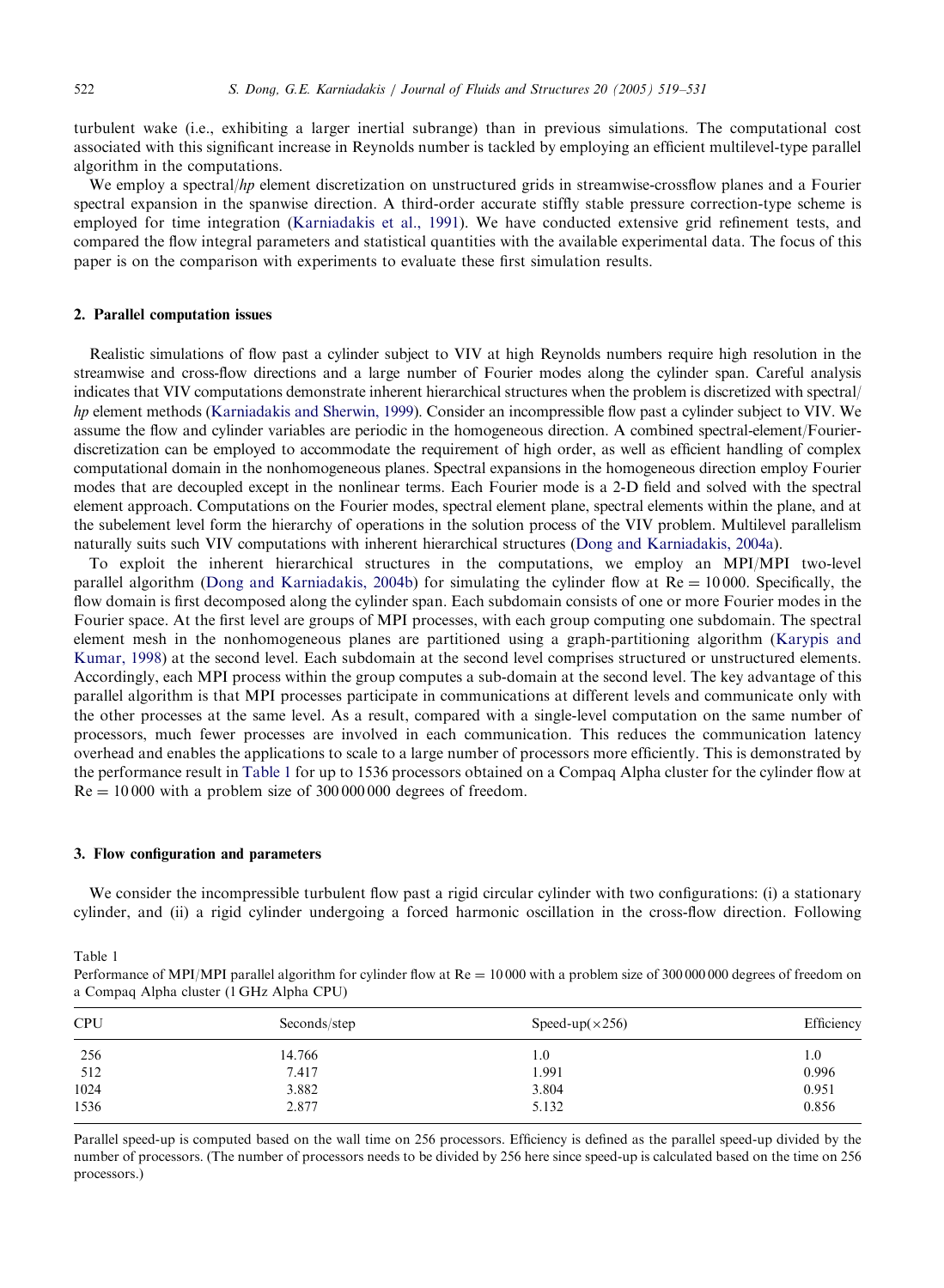[Newman](#page-11-0) [and](#page-11-0) [Karniadakis](#page-11-0) [\(199](#page-11-0)7), we solve the Navier–Stokes equations in a coordinate system attached to the cylinder, which avoids the difficulty of a moving mesh in the oscillating-cylinder case. For time integration, we employ a stiffly-stable pressure correction-type scheme (Karniadakis et al., 1991) with a third-order accuracy in time. For spatial discretizations, we employ a Fourier spectral expansion in the homogeneous direction and a spectral element approach (Karniadakis and Sherwin, 1999) in the streamwise and cross-flow directions.

We focus on the turbulent wake at Reynolds number  $Re = 10000$  based on the in-flow velocity and the cylinder diameter. For the moving cylinder case, the cylinder oscillation in the cross-flow  $(y)$  direction is expressed by

$$
y = Y_0 \cos(2\pi f_0 t),\tag{1}
$$

where y is the cylinder displacement at time t,  $Y_0$  is the cylinder displacement amplitude, and  $f_0$  is the cylinder oscillation frequency. All length variables are normalized with the cylinder diameter D.

The computational domain extends from  $-20D$  at the inlet to 50D at the outlet, and from  $-20D$  to 20D in the crossflow direction. The spanwise dimension of the domain  $L_z$  is chosen to be  $L_z/D = \pi$ . A "z-slice" of the computational domain is shown in Fig. 1. We conducted simulations on two spectral element meshes in each  $x-y$  plane: a coarser mesh consisting of  $K = 6272$  triangular elements (Fig. 1(a)) and a mesh significantly refined around and in the near-wake of the cylinder that consists of  $K = 9272$  triangular elements (Fig. 1(b)). The order per element is varied between  $P = 4$ and  $P = 5$ . Fig. 1(c) shows the mean streamwise velocity profile along a vertical line crossing the cylinder axis. It indicates that, within the cylinder boundary layer, we have over one layer of spectral elements or more than six grid points with the coarser mesh (Fig. 1(a)), and over two layers of spectral elements or more than 12 grid points with the finer mesh (Fig. 1(b)).



Fig. 1. 2-D slice of mesh in x–y planes (spanwise dimension of domain  $L_z/D = \pi$ ) and resolutions: (a) low-resolution mesh consisting of 6272 triangular spectral elements; (b) high-resolution mesh consisting of 9272 triangular spectral elements; (c) mean streamwise velocity profile along a vertical line crossing the cylinder.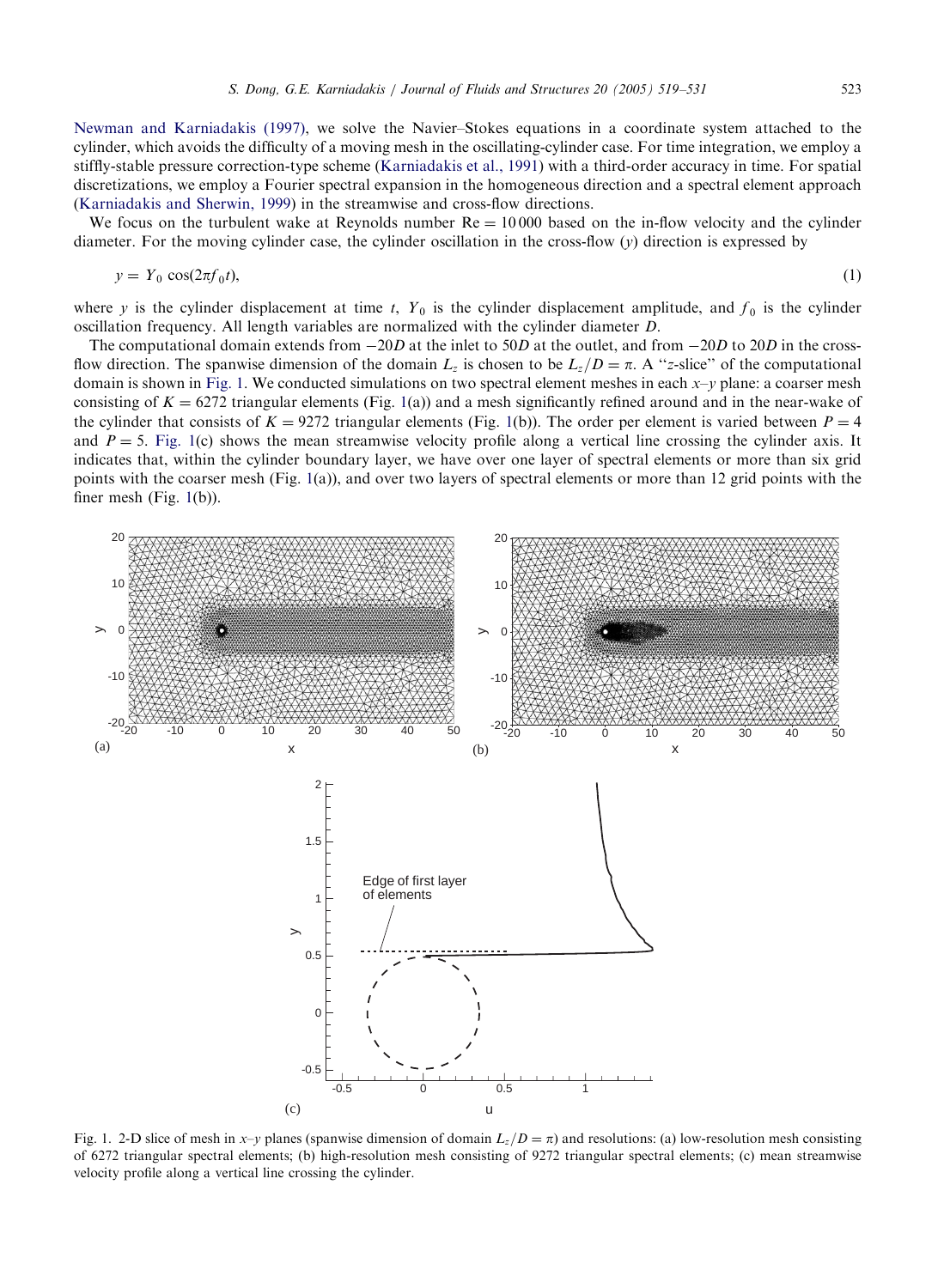Table 2

Physical quantities in the flow past a stationary cylinder at  $Re = 10000$ : drag coefficient  $C_d$ , base pressure coefficient  $C_{p<sub>b</sub>}$ , Strouhal number St, and r.m.s. lift coefficient  $C_L$ 

| Cases                                         | $C_d$ | $-C_{p_b}$ | St    | $C_L$ |
|-----------------------------------------------|-------|------------|-------|-------|
| DNS-A1 ( $P = 5$ , $N_z = 16$ , $K = 6272$ )  | 1.155 | 1.129      | 0.195 | 0.538 |
| DNS-A2 ( $P = 5$ , $N_z = 64$ , $K = 6272$ )  | 1.110 | 1.084      | 0.209 | 0.565 |
| DNS-A3 ( $P = 5$ , $N_z = 128$ , $K = 6272$ ) | 1.128 | 1.171      | 0.205 | 0.574 |
| DNS-B1 ( $P = 5$ , $N_z = 32$ , $K = 9272$ )  | 1.208 | 1.201      | 0.200 | 0.547 |
| DNS-B2 ( $P = 4$ , $N_z = 64$ , $K = 9272$ )  | 1.120 | 1.056      | 0.205 | 0.497 |
| DNS-B3 ( $P = 5$ , $N_z = 128$ , $K = 9272$ ) | 1.143 | 1.129      | 0.203 | 0.448 |
| Wieselsberger (1921)                          | 1.143 |            |       |       |
| Bishop and Hassan (1964)                      |       |            | 0.201 | 0.463 |
| Moeller and Leehey (1984)                     |       |            |       | 0.532 |
| Gopalkrishnan (1993)                          | 1.186 |            | 0.193 | 0.384 |
| West and Apelt (1993)                         |       |            |       | 0.461 |
| Williamson (1996)                             |       | 1.112      |       |       |
| Norberg (2003)                                |       |            | 0.202 | 0.394 |

The order of spectral elements is denoted by  $P$ ;  $N_z$  is the number of grid points in the spanwise z-direction; K denotes the number of spectral elements in  $x-y$  planes.

Simulations were performed with different grid resolutions by varying the number of grid points (or Fourier modes) in the spanwise z-direction and the order of spectral elements in the  $x-y$  planes on the two spectral element meshes. Table 2 summarizes the values of several physical quantities under a number of resolutions from the simulation together with their experimental values for the flow past a stationary cylinder at  $Re = 10000$ . The CPU time required for each case ranges from about 20 000 h to about 250 000 h as the resolution increases. The drag coefficients, base pressure (base suction) coefficients, and the Strouhal number from the simulation are in quite good agreement with the experimental data for all resolutions, indicating that these physical quantities are generally not too sensitive to the grid resolution. On the other hand, the lift coefficient (based on r.m.s. lift) demonstrates a higher sensitivity to the resolution. With the lowresolution mesh, the values of the lift coefficient from the simulation lie generally at the upper bound of the range of experimental lift coefficient data, and the value increases slightly as the number of Fourier modes in the spanwise direction increases. [With](#page-11-0) [the](#page-11-0) [high-resolutio](#page-11-0)n mesh, the values of the lift coefficient decrease as the number of Fourier modes in the spanwise direction increases, and fall within the range of experime[ntally](#page-11-0) [measured](#page-11-0) [v](#page-11-0)alues. It is noted that the lift coefficient demonstrates a wide spread in the experiments, and large differences about the lift coefficient values exist among different experiments. Even from the same experiment, the lift coefficient values show a large scatter from one run to another. Gopalkrishnan (1993) shows that the standard deviation of his lift coefficient data is 0:087 and the actual lift coefficient values realized in his measurements range from 0.2 to 0.55. Norberg (2003) provides an empirical formula for the lift coefficient by considering the reported values from a number of experiments:

$$
C_L = 0.52 - 0.06x^{-2.6}
$$
,  $x = \log_{10} \frac{\text{Re}}{1600}$ ,  $5400 \le \text{Re} \le 220000$ .

At  $Re = 10000$ , this formula gives a lift coefficient of 0.411, which is about in the middle between the computed value in case DNS-B3 ( $C_L = 0.448$ ) and Norberg's ( $C_L = 0.394$ ) and Gopalkrishnan's ( $C_L = 0.384$ ) reported values.

## 4. Results and discussion

We present simulation results of the cylinder flow at  $Re = 10000$  under the two configurations described in the previous section. Our emphasis is on comparisons with the experimental data. We will compare the flow statistics of the cylinder wake between the simulation and PIV experiment for the stationary case (Saelim and Rockwell, 2003), and compare several physical quantities between the simulation and the experiment by Gopalkrishnan (1993) for the oscillation case.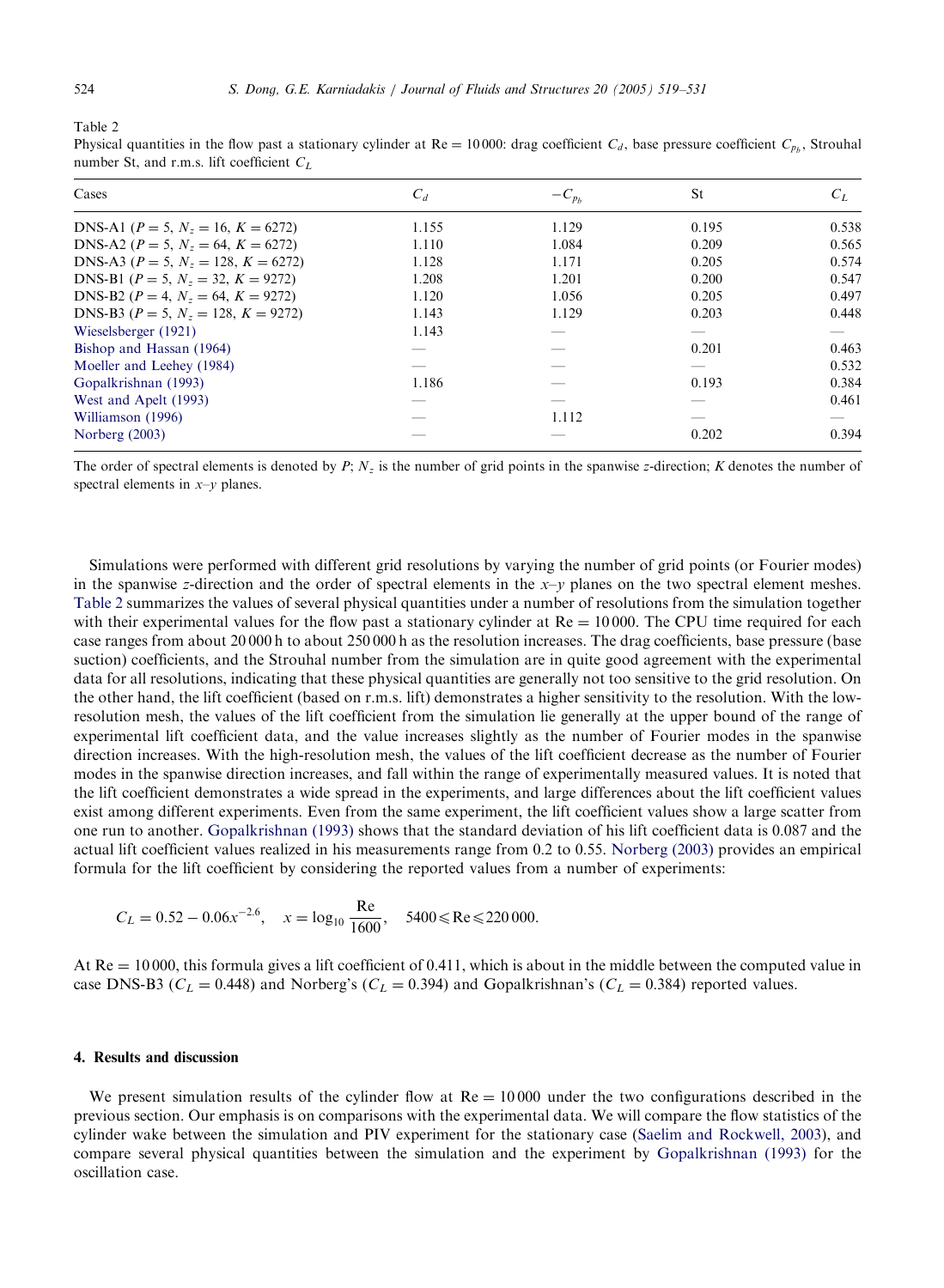<span id="page-6-0"></span>

Fig. 2. Time history of drag coefficient and lift coefficient of the flow past a stationary cylinder at  $Re = 10000$  (Case DNS-B3).



Fig. 3. Comparison of pressure coefficients on cylinder surface between simulation ( $Re = 10000$ ) and experimental data ( $Re = 8000$ ) in Norberg (1992).

## 4.1. Turbulent flow past a stationary cylinder at  $Re = 10000$

To obtain the DNS results presented here, the simulations have advanced more than 1000 convective time units  $(D/U_0)$ , where  $U_0$  is the inflow velocity). The nondimensional time step typically lies between 2.5  $\times$  10<sup>-4</sup> and 5.0  $\times$  10<sup>-4</sup>. Fig. 2 shows a window of the time history of the drag and lift coefficients for the case  $P = 5$ ,  $N_z = 128$ , and  $K = 9272$ . The time traces reveal the quasi-periodic behavior of drag and lift coefficients, with their amplitudes varying irregularly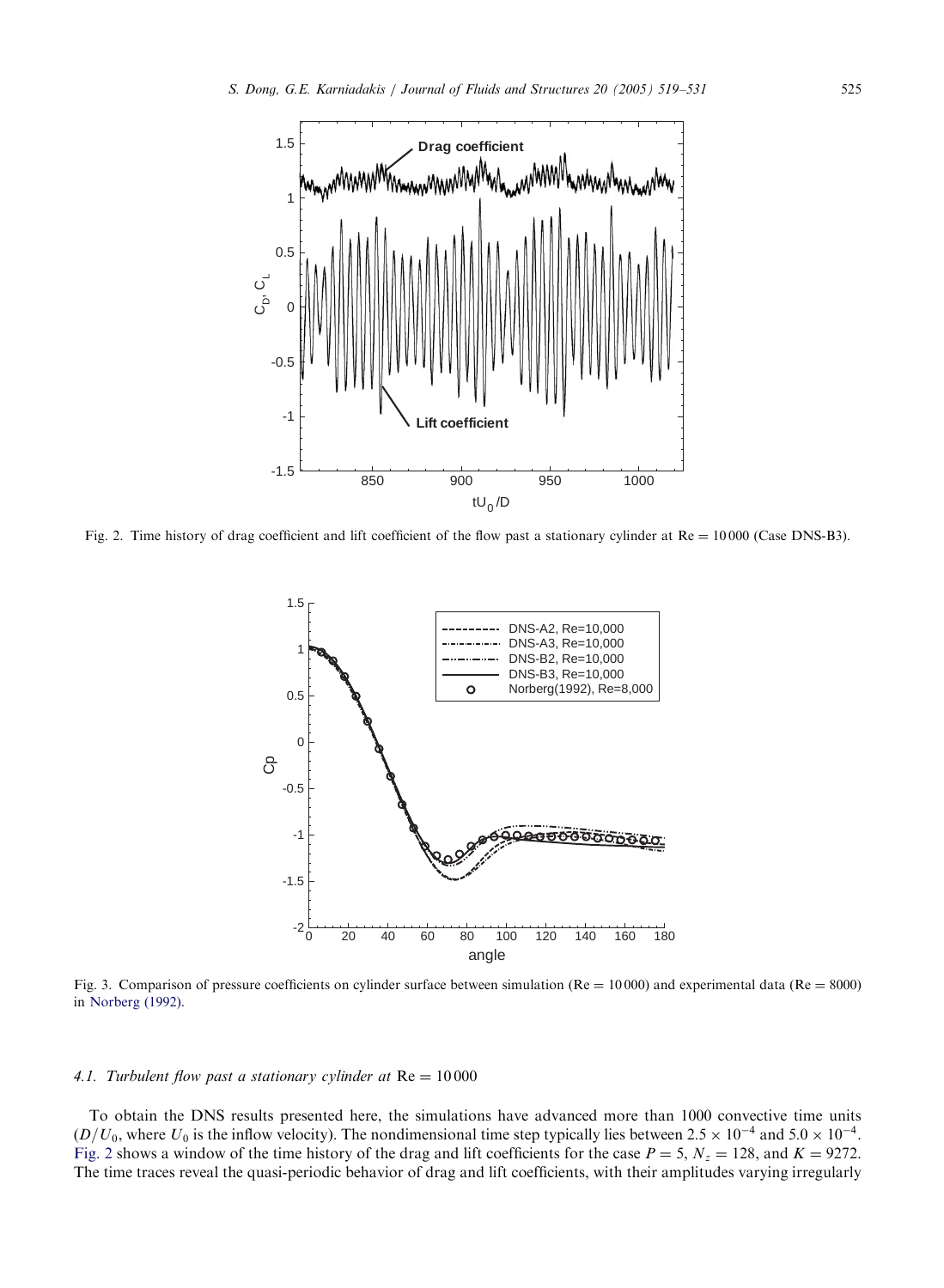<span id="page-7-0"></span>over time. The dragcoefficients and the lift coefficients from this and the other cases are listed in Table 2. They are in good agreement with [the](#page-11-0) [experiment](#page-11-0)al data at  $Re = 10000$ .

We first examine the mean pressure distribution on the cylinder surface. In Fig. 3 we plot the cylinder surface pressure coefficients as a function of the angle, with zero degree of the angle located at the front stagnation point. The figure shows results on both the low- and high-resolution meshes at  $Re = 10000$  from the simulation, together with the experimental data by Norberg (1992) at  $Re = 8000$ . The low-resolution mesh seems to capture the pressure on the front (angle  $<60^\circ$ ) and the back (angle  $>100^\circ$ ) portions of the cylinder surface reasonably well. However, this mesh overpredicts the magnitude of the minimum pressure on the cylinder surface and the angle at which the minimum occurs. The results from the high-resolution mesh, on the other hand, show much better agreement with the experimental result. With the highest resolution (case DNS-B3) the result agrees with the experimental data reasonably well on the entire cylinder surface.



Fig. 4. Spectra of streamwise and cross-flow velocities at point  $x = 1.12$ ,  $y = 0.8$  in the wake of a stationary cylinder at Re = 10000.



Fig. 5. Comparison of the Reynolds stress  $\langle u'v' \rangle$  between PIV experiment (Saelim and Rockwell, 2003) (left) and current simulations (right). Contours of the experimental data and the simulation results are plotted on the same levels:  $|\langle u'v' \rangle|_{\text{min}} = 0.03$  and  $\Delta \langle u'v' \rangle = 0.01$ . Dashed lines denote negative values.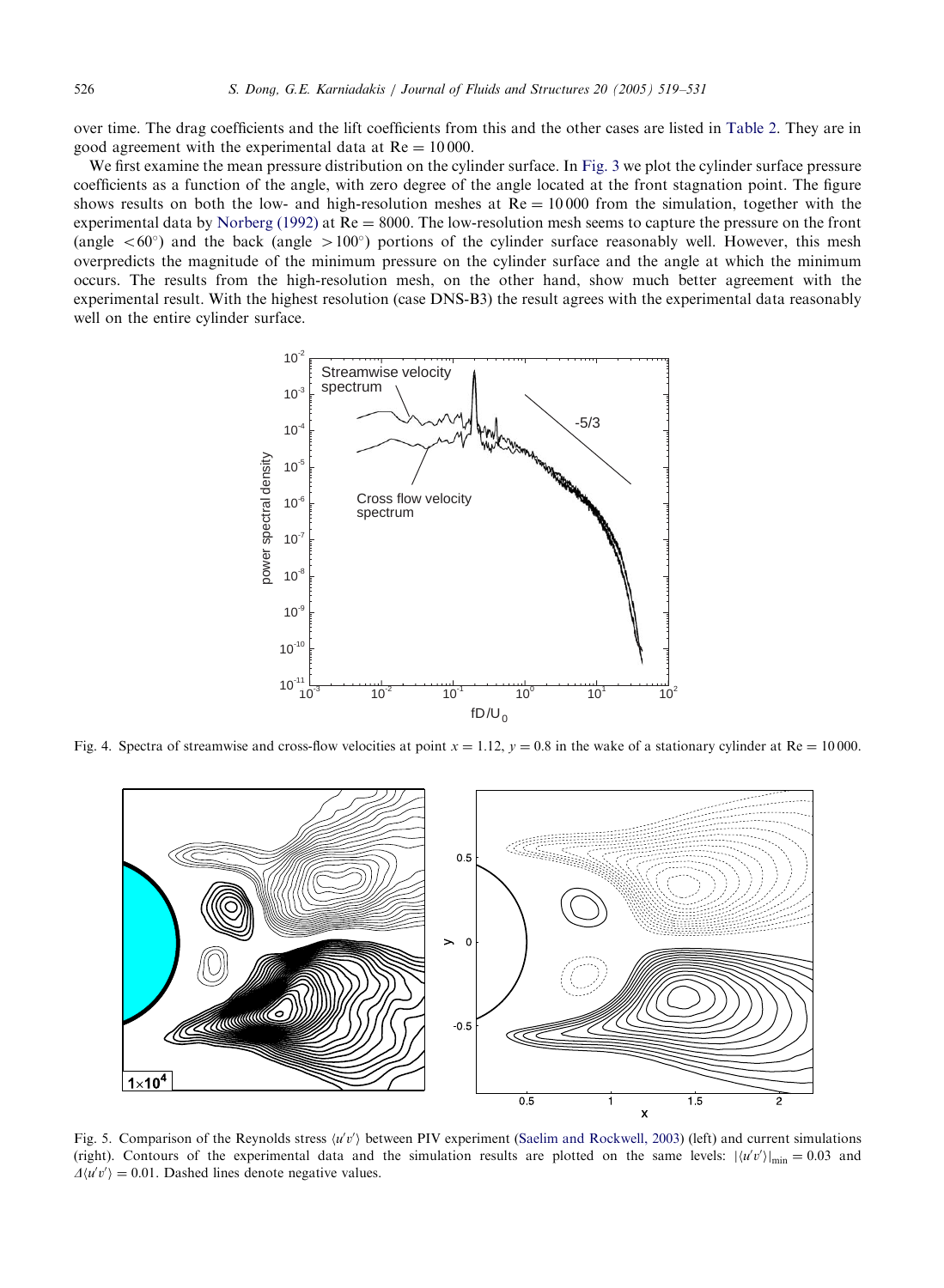In Fig. 4 we show the power spectra of the st[rea](#page-7-0)mwise and cross-flow velocities, at a point  $x = 1.12$  and  $y = 0.8$  off the centerline in the cylinder wake, as a function of the nondimensional frequency. The sharp peak in the spectra marks the Strouhal frequency. A second weaker peak is also visible in the streamwise velocity spectrum. The streamwise velocity spectrum and the crossflow velocity spectrum essentially coincide with each other in the inertial subrange, which follows a  $-5/3$  power-law scaling (Fig. 4). The initial subrange covers about a decade in frequency at this Reynolds number.

Flow statistics (mean, r.m.s. velocities and Reynolds stress) are computed by averaging the flow variables temporally, an[d](#page-11-0) [also](#page-11-0) [spatially](#page-11-0) along the [hom](#page-11-0)ogeneous z-direction. The statistical quantities are accumulated over a long period of time to ensure their convergence. This typicall[y](#page-7-0) [amo](#page-7-0)unts to over 200 convective times units (or more than 40 shedding cycles or over three "flow-through" times,  $L_x/U_0$ , where  $L_x$  is the streamwise dimension of flow domain). We have compared the mean flow, r.m.s. velocities and the Reynolds stress from the simulation with the PIV experimental data by Saelim and Rockwell (2003) at the same Reynolds number, and observed a good agreement between the simulation results and the experimental measurement. In Fig. 5 we plot contours of the Reynolds stress  $\langle u'v' \rangle$ , where u' and v' are streamwise and crossflow r.m.s. velocities, respectively, from the PIV experiment (left plot) and from current simulation (right plot). The contour levels from the experiment and the simulation are the same, with  $|\langle u'v' \rangle|_{min} = 0.03$  and  $\Delta\langle u'v'\rangle = 0.01$ . The simulation has correctly captured the four distinct "lobes" in the Reynolds stress distribution which are antisymmetric with respect to the centerline. Evidently, the computed Reynolds stress is in agreement with the PIV experimental data.

#### 4.2[. Turbulent flow past a](#page-11-0)n oscillating cylinder at  $Re = 10000$

[In](#page-11-0) [this](#page-11-0) [section](#page-11-0) [we](#page-11-0) [exam](#page-11-0)ine turbulent flows past a rigid circular cylinder that undergoes a forced sinusoidal oscillation in the cross-flow direction at  $Re = 10000$ ; see Eq. (1). Emphasis is placed on the discussion of the influence of the cylinder oscillation on the physical quantities, and the comparison between simulation results and the experimental data by Gopalkrishnan (1993) at the same Reynolds number.

Gopalkrishnan (1993) demonstrates that the force coefficien[ts](#page-11-0) [experience](#page-11-0) [a](#page-11-0) [sharp](#page-11-0) [in](#page-11-0)crease around a certain oscillation frequency (close to the Strouhal frequency, between 0:17 and 0:18). In our simulations we have considered four oscill[ation](#page-9-0) [f](#page-9-0)requencies, spanning from  $f_0 = 0.14$  to 0.25, with a moderate displacement amplitude,  $Y_0/D = 0.3$ , where  $Y_0$  is the amplitude of cylinder displacement; see Table 3 for the parameters. This ra[nge](#page-11-0) [covers](#page-11-0) [the](#page-11-0) [freque](#page-11-0)ncy under which dramatic changes in drag and lift forces are observed (Gopalkrishnan, 1993). The simulations were conducted with the same resolution as in case DNS-B2.

In Fig. 6 we plot (a) the drag coefficie[nt](#page-11-0)s and (b) lift coefficient [magnitudes](#page-11-0) [as](#page-11-0) [a](#page-11-0) [func](#page-11-0)tion of the nondimensional frequency  $f_0D/U_0$  (where  $f_0$  is the cylinder oscillation frequency) from the experiment (Gopalkrishnan, 1993) and from current simulations, both at  $Re = 10000$ . The simulation has correctly captured the sharp rise of the force coefficients around the crucial frequency. However, it under-predicts the dragcoefficients and over-predicts the lift coefficients slightly. Overall, the agreement between the simulation results and Gopalkrishnan's (1993) measurements is reasonably good. In the range of frequencies simulated, while the overall change in t[he](#page-9-0) [dra](#page-9-0)g coefficient is only moderate, the lift coefficient increases dramatically as the oscillation frequency increases.

The lift force phase angle, the angle by which the lift force leads the imposed cylinder motion, and the lift coefficient in phase with the cylinder velocity are important physical quantities as they determine the direction and the magnitude of the power transfer between the cylinder and the fluid, respectively. In Fig. 7(a) we plot a temporal window of the history of the lift coefficient and the cylinder displacement at an oscillation frequency  $f_0D/U_0 = 0.21$ . It is observed that the lift force oscillates with a magnitude of about 1.6 and at the cylinder oscillation frequency. The lift signal slightly lags behind the cylinder displacement signal. The phase angle between these two signals is computed using

Table 3 Simulated cases of the flow past an oscillating cylinder

| Cases          | $Y_0/D$ | $f_0 D/U_0$                                 |
|----------------|---------|---------------------------------------------|
| $\mathcal{M}1$ | 0.3     | 0.14                                        |
| $\cal M2$      | 0.3     | 0.17                                        |
| M3             | 0.3     |                                             |
| M <sub>4</sub> | 0.3     | $\begin{array}{c} 0.21 \\ 0.25 \end{array}$ |

 $Y_0$  and  $f_0$  denote the cylinder displacement amplitude and oscillation frequency, respectively.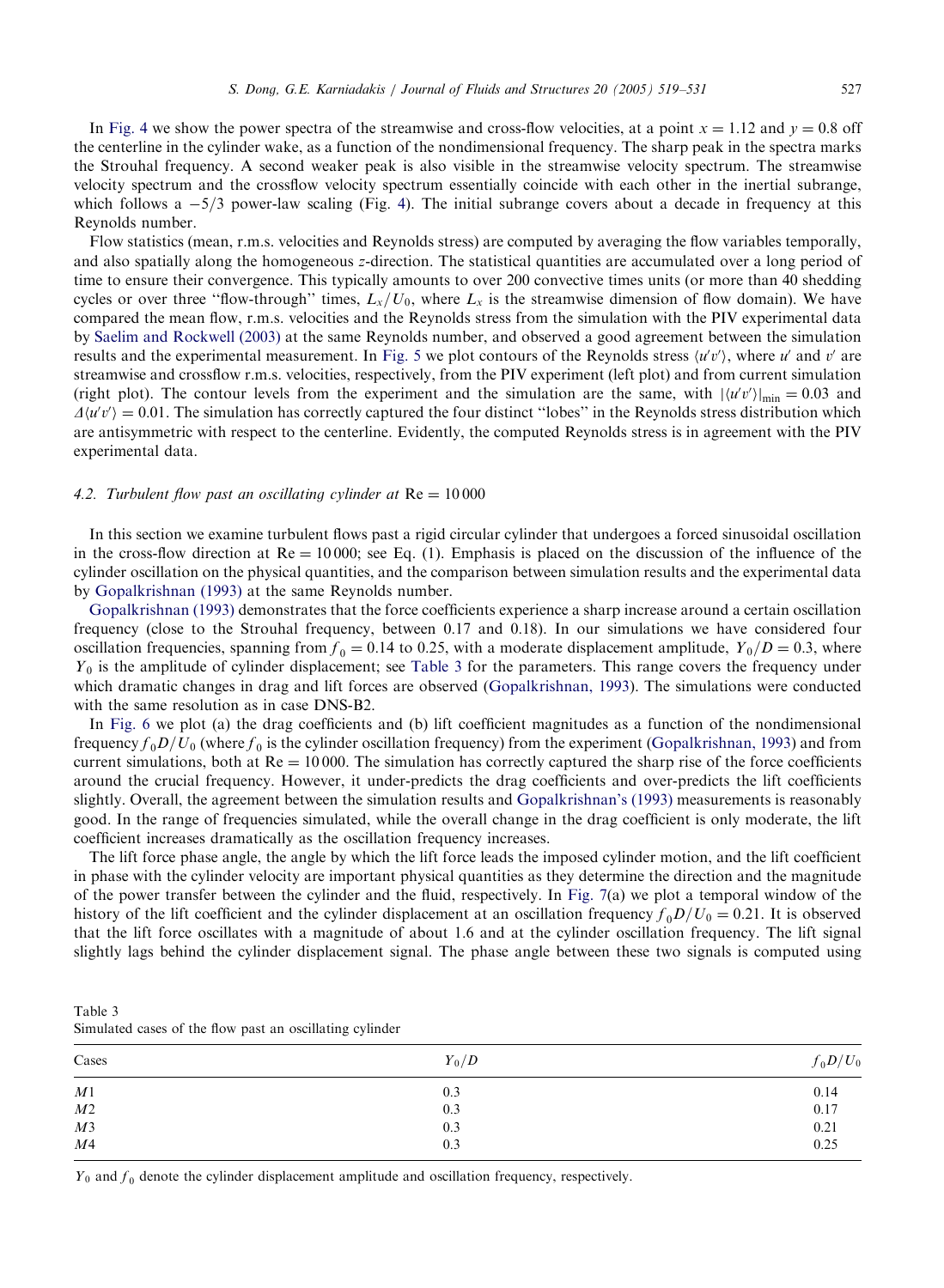<span id="page-9-0"></span>

Fig. 6. (a) Drag coefficients and (b) lift coefficient magnitudes as a function of nondimensional frequency; sinusoidal oscillations;  $Y_0/D = 0.3.$ 



Fig. 7. (a) Time history of lift coefficient and cylinder displacement in flow past an oscillating cylinder at  $Re = 10000$ ; oscillation frequency  $f_0 D/U_0 = 0.21$ ;  $Y_0/D = 0.3$ . (b) Time trace of the phase angle (in radians) between lift and cylinder displacement from complex demodulation analysis corresponding to [the tem](#page-10-0)poral window in (a).

complex demodulation analysis, and the result is shown in Fig. 7(b). The lift force phase angle varies around a mean value of  $-0.2$  (in radians). The lift force phase angles and the lift coefficients in phase with cylinder velocity at this and the other frequencies simulated are shown in Fig. 8, together with the experimental data by Gopalkrishnan (1993). It is evident that the simulation has captured these physical quantities quite accurately.

## 5. Summary

We have presented the first results of direct numerical simulations of the turbulent flow past a stationary cylinder as well as past a cylinder undergoing forced harmonic oscillations at Reynolds number  $Re = 10000$ . This is about an order of magnitude increase in Reynolds number from what was previously achieved. We have employed an efficient multilevel-type parallel algorithm within the spectral/hp element framework to tackle the computational cost.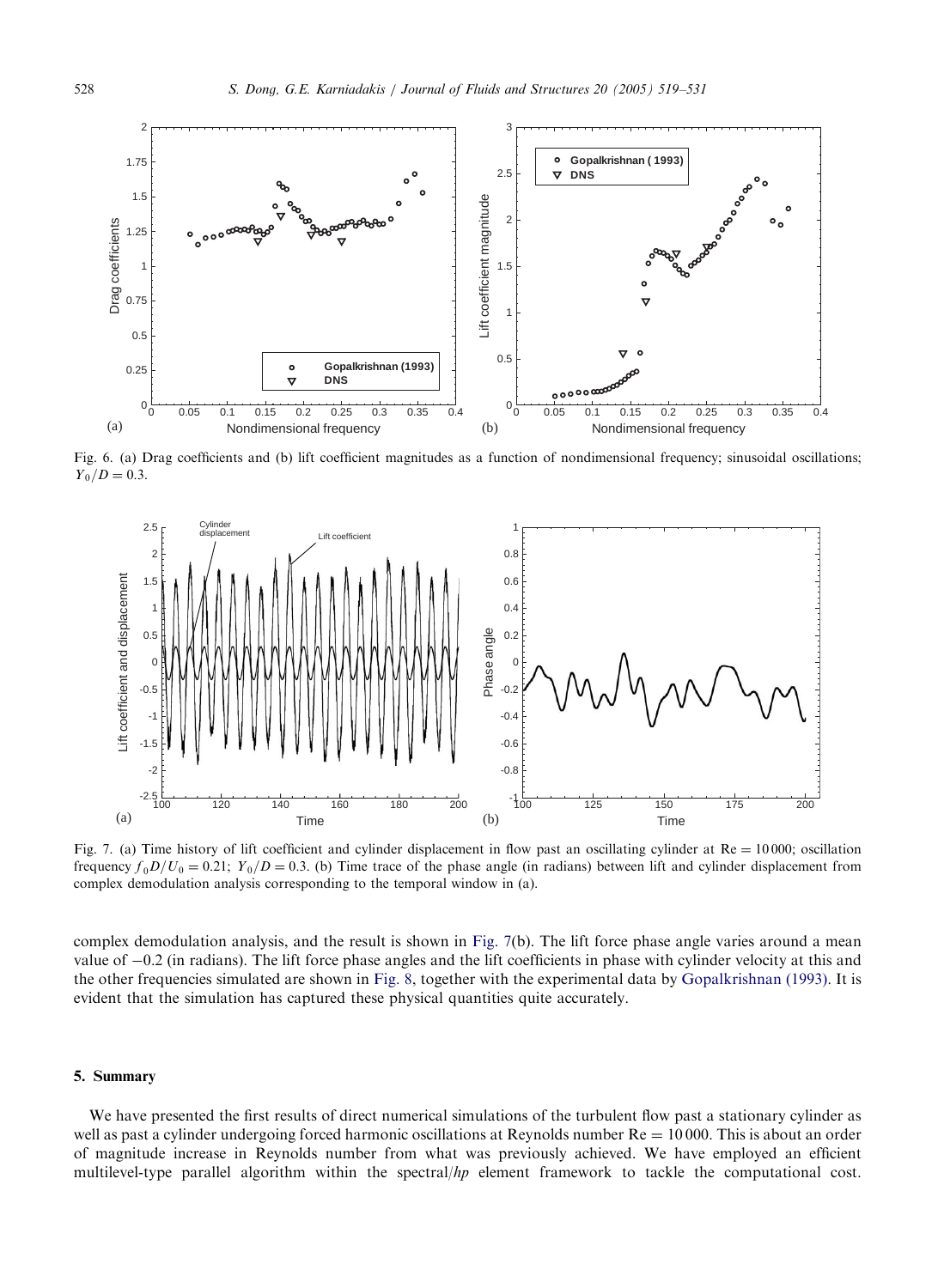<span id="page-10-0"></span>

Fig. 8. (a) Phase angle between lift force and cylinder displacement and (b) the lift coefficient in phase with velocity as a function of nondimensional frequency; sinusoidal oscillations;  $Y_0/D = 0.3$ .

Comparisons with the available experimental data for the stationary-cylinder case show that the simulation has captured the flow quantities (including the drag, lift and base pressure coefficients and the Strouhal number) accurately, and captured the flow statistics correctly. Comparisons with the experimental data for the forced oscillation case indicate that the simulation has captured the physical quantities, such as the dragand lift coefficients, lift force phase angles, and the lift coefficients in phase with velocity reasonably well. This preliminary study demonstrates that high order based DNS is an effective tool for studying the VIV phenomena at close to realistic values of Reynolds numbers.

#### Acknowledgements

This work was supported by ONR. Computer time was provided by DoD's HPCMP (ARSC, NAVO. ERDC) and NSF's SDSC/PSC. We would like to thank Professor M. Triantafyllou and Professor D. Rockwell for providing the experimental data.

#### References

- Al-Jamal, H., Dalton, C., 2004. Vortex induced vibrations usinglarge eddy simulation at moderate Reynolds number. Journal of Fluids and Structures 19, 73–92.
- Batcho, P., Karniadakis, G.E., 1991. Chaotic transport in two- and three-dimensional flow past a cylinder. Physics of Fluids A 3, 1051–1062.
- Beaudan, P., Moin, P., 1994. Numerical experiments on the flow past a circular cylinder at sub-critical Reynolds number. Report TF-62, Department of Mechanical Engineering, Stanford University, USA.
- Bishop, R.E.D., Hassan, A.Y., 1964. The lift and drag forces on a circular cylinder in a flowing fluid. Proceedings of Royal Society London A 277, 32–50.
- Blackburn, H.M., Henderson, R.D., 1999. A study of two-dimensional flow past an oscillating cylinder. Journal of Fluid Mechanics 385, 255–286.
- Blackburn, H.M., Govardhan, R.N., Williamson, C.H.K., 2000. A complementary numerical and physical investigation of vortexinduced vibration. Journal of Fluids and Structures 15, 481–488.
- Braza, M., Chassaing, P., Minh, H.H., 1986. Numerical study and physical analysis of the pressure and velocity fields in the near wake of a circular cylinder. Journal of Fluid Mechanics 165, 79–120.
- Braza, M., Chassaing, P., Minh, H.H., 1990. Prediction of large-scale transition features in the wake of a circular cylinder. Physics of Fluids A 2, 1461–1471.
- Breuer, M., 1998. Numerical and modeling influences on large eddy simulations for the flow past a circular cylinder. International Journal of Heat and Fluid Flow 19, 512–521.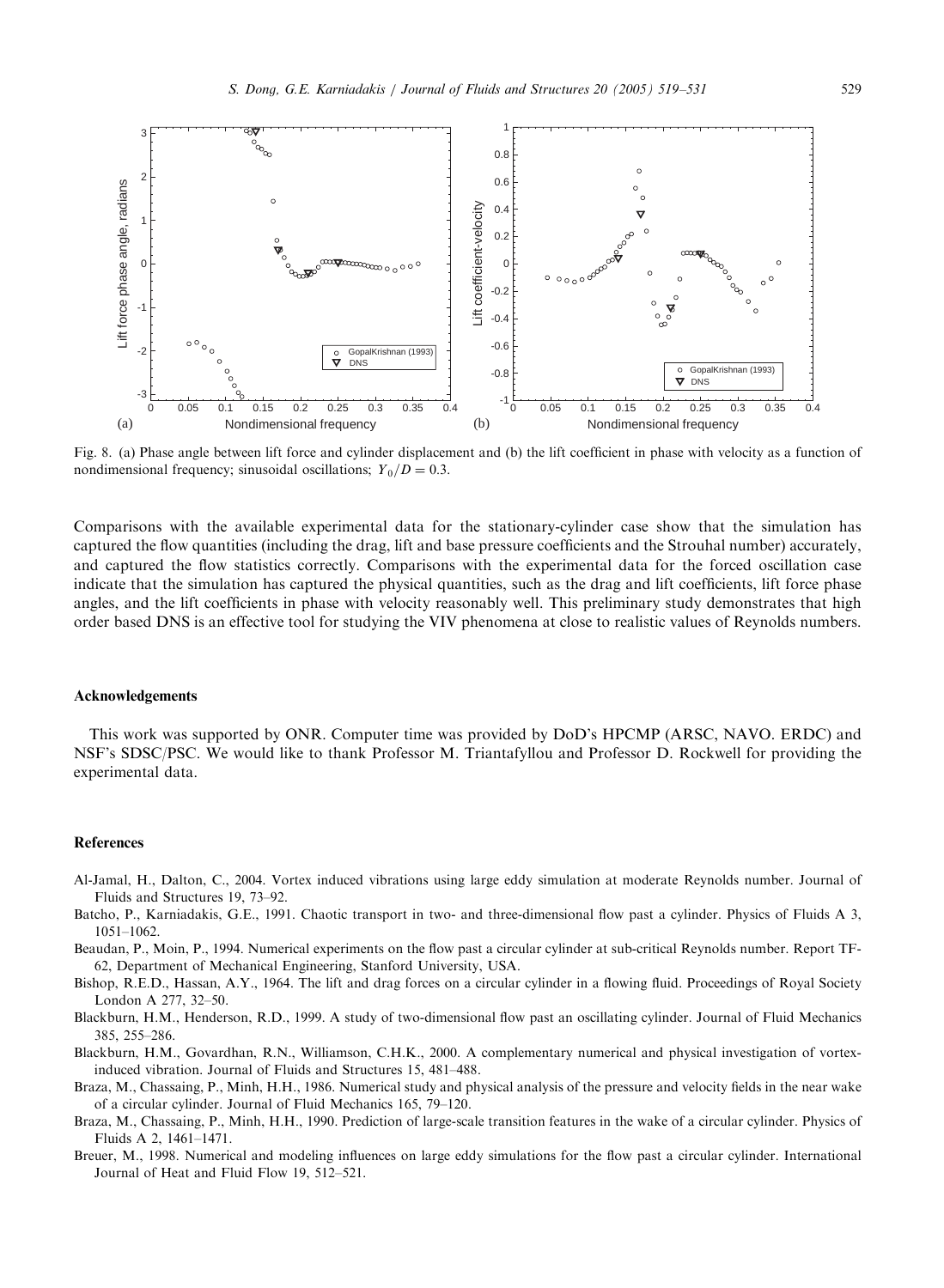- <span id="page-11-0"></span>Breuer, M., 2000. A challenging test case for large eddy simulation: high Reynolds number circular cylinder flow. International Journal of Heat and Fluid Flow 21, 648–654.
- Catalano, P., Wang, M., Iaccarino, G., Moin, P., 2003. Numerical simulation of the flow around a circular cylinder at high Reynolds numbers. International Journal of Heat and Fluid Flow 24, 463–469.
- Dong, S., Karniadakis, G.E., 2004a. Dual-level parallelism for high-order CFD methods. Parallel Computing 30, 1–20.

Dong, S., Karniadakis, G.E., 2004b. Multilevel parallelization models in CFD. Journal of Aerospace Computing, Information and Communication 1, 256–268.

- Evangelinos, C., Karniadakis, G.E., 1999. Dynamics and flow structures in the turbulent wake of rigid and flexible cylinders subject to vortex-induced vibrations. Journal of Fluid Mechanics 400, 91–124.
- Evangelinos, C., Lucor, D., Karniadakis, G.E., 2000. DNS-derived force distribution on flexible cylinders subject to vortex-induced vibration. Journal of Fluids and Structures 14, 429–440.
- Franke, J., Frank, W., 2002. Large eddy simulation of the flow past a circular cylinder at  $\text{Re}_D = 3900$ . Journal of Wind Engineering and Industrial Aerodynamics 90, 1191–1206.
- Gopalkrishnan, R., 1993. Vortex-induced forces on oscillating bluff cylinders. Ph.D. Thesis, Department of Ocean Engineering, MIT, Cambridge, MA, USA.
- Henderson, R.D., 1997. Nonlinear dynamics and pattern formation in turbulent wake transition. Journal of Fluid Mechanics 352, 65–112.
- Jordan, S.A., 2002. Investigation of the cylinder separated shear-layer physics by large-eddy simulation. International Journal of Heat and Fluid Flow 23, 1–12.
- Jordan, S.A., 2003. Resolving turbulent wakes. ASME Journal of Fluids Engineering 125, 823–834.
- Kalro, V., Tezduyar, T., 1997. Parallel 3D computation of unsteady flows around circular cylinders. Parallel Computing23, 1235–1248.
- Karniadakis, G.E., Sherwin, S.J., 1999. Spectral/hp Element Methods for CFD. Oxford University Press, Oxford.
- Karniadakis, G.E., Israeli, M., Orszag, S.A., 1991. High-order splitting methods for the incompressible Navier–Stokes equations. Journal of Computational Physics 97, 414–443.
- Karypis, G., Kumar, V., 1998. A fast and high quality multilevel scheme for partitioning irregular graphs. SIAM Journal of Scientific Computing 20, 359-392.
- Kravchenko, A.G., Moin, P., 1998. B-spline methods and zonal grids for numerical simulations of turbulent flows. Report TF-73, Department of Mechanical Engineering, Stanford University, USA.
- Kravchenko, A.G., Moin, P., 2000. Numerical studies of flow over a circular cylinder at  $Re_D = 3900$ . Physics of Fluids 12, 403–417.
- Lu, X.-Y., Dalton, C., 1996. Calculation of the timing of vortex formation from an oscillating cylinder. Journal of Fluids and Structures 10, 527–541.
- Lucor, D., Imas, L., Karniadakis, G.E., 2001. Vortex dislocations and force distribution of longflexible cylinders subjected to shear flows. Journal of Fluids and Structures 15, 641–650.
- Ma, X., Karamanos, G.-S., Karniadakis, G.E., 2000. Dynamics and low-dimensionality of a turbulent near wake. Journal of Fluid Mechanics 410, 29–65.
- Mittal, R., Balachandar, S., 1995. Effect of three-dimensionality on the lift and dragof nominally two-dimensional cylinders. Physics of Fluids 7, 1841–1865.
- Mittal, R., Moin, P., 1997. Suitability of upwind-biased finite-difference schemes for large-eddy simulation of turbulent flows. AIAA Journal 35, 1415–1417.
- Mittal, S., Kumar, V., 2001. Flow-induced vibrations of a light circular cylinder at Reynolds numbers  $10^3$  to  $10^4$ . Journal of Sound and Vibrations 245, 923–946.
- Moeller, M.J., Leehey, P., 1984. Unsteady forces on a cylinder in cross flow at subcritical Reynolds numbers. In: Paidoussis, M.P., Griffin, O.M., Sevik, M. (Eds.), ASME Symposium on Flow-Induced Vibrations, vol. 1. New Orleans, ASME, New York, pp. 57–71.
- Newman, D.J., Karniadakis, G.E., 1997. A direct numerical simulation study of flow past a freely vibratingcable. Journal of Fluid Mechanics 344, 95–136.
- Norberg, C., 1992. Pressure forces on a circular cylinder in cross flow. In: Eckelmann, et al. (Eds.), Proceedings of IUTAM Conference on Bluff Body Wake Instabilities. Springer, Berlin.
- Norberg, C., 2003. Fluctuating lift on a circular cylinder: review and new measurements. Journal of Fluids and Structures 17, 57–96.

Prasad, A., Williamson, C.H.K., 1997. The instability of the shear layer separatingfrom a bluff body. Journal of Fluid Mechanics 333, 375–402.

- Saelim, N., Rockwell, D., 2003. Near-wake of a cylinder in the range of shear layer transition. Physics of Fluids, submitted for publication.
- Sarpkaya, T., 2004. A critical review of the intrinsic nature of vortex-induced vibrations. Journal of Fluids and Structures 19, 389–447. Skaugset, K.B., Larson, C.M., 2003. Direct numerical simulation and experimental investigation on suppression of vortex induced

vibrations of circular cylinders by radial water jets. Flow, Turbulence and Combustion 71, 35–59.

- Szepessy, S., Bearman, P.W., 1992. Aspect ratio and end plate effects on vortex shedding from a circular cylinder. Journal of Fluid Mechanics 234, 191–217.
- Travin, A., Shur, M., Strelets, M., Spalart, P., 1999. Detached-eddy simulations past a circular cylinder. Flow, Turbulence and Combustion 63, 293–313.